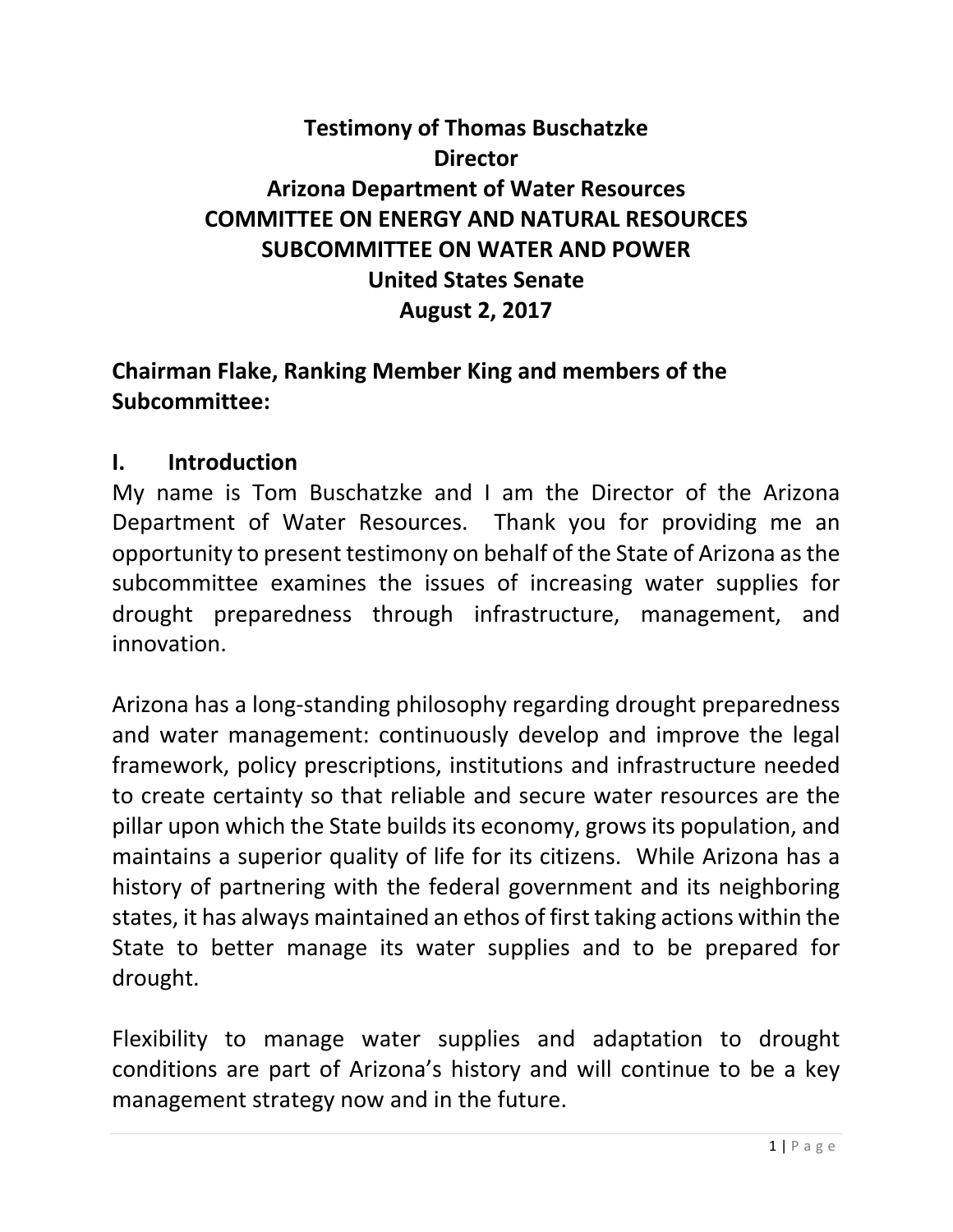### **II. Background**

The State of Arizona and its water users have a long history of developing water supplies and the necessary infrastructure to deploy those supplies to maximize their benefit to the citizens and businesses in our State. Sound management of those supplies has been a primary focus in our State and the arid nature of Arizona is a constant reminder of the value of every drop of water available to us. Arizona is fortunate to have a diverse portfolio of water supplies. Arizona currently uses about seven million Acre-feet of water per year statewide which comes from the following sources: the Colorado River-41%; groundwater-40%; in state rivers-16%; and reclaimed water reuse-3%.

Arizona has a long history of collaboration and innovation in managing its water supplies. Private development of water resources was the paradigm in Arizona's territorial days. As we moved toward statehood in 1912, the Reclamation Act of 1902 offered new opportunities to increase water supplies and to build infrastructure to create more reliability for our existing supplies. Some of those success stories include the Salt River Project, the Gila Project, the San Carlos Project, the Mojave Valley Irrigation District, the Wellton-Mohawk Irrigation and Drainage District, the Yuma County Water Users' Association, the Yuma Mesa Irrigation District, the North Gila Valley Irrigation and Drainage District, the Yuma Auxiliary Project-Unit B, and the Central Arizona Project.

Arizona took a major step forward regarding its legal and policy framework for managing water supplies in 1980. Arizona adopted the Groundwater Management Act, a groundbreaking set of laws that managed our finite groundwater supplies and incentivized conjunctive use of surface water and groundwater. The Act was a hard-fought compromise between agriculture, industry, mining interest and municipalities. The Act imposes stringent water management regulations in the areas of the state designated as Active Management Areas, or "AMAs." Within AMAs, mandatory water conservation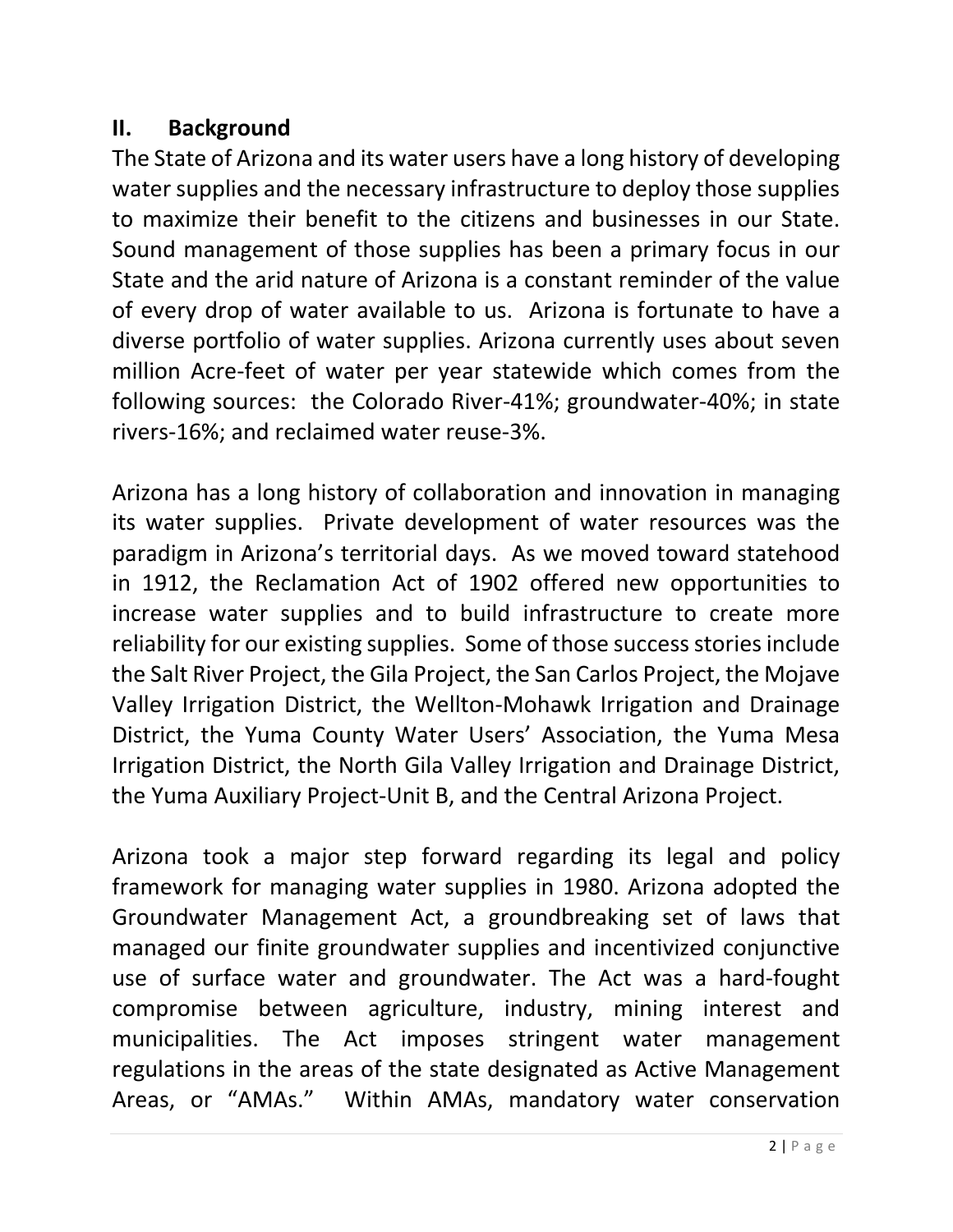requirements are established for municipal, industrial, and agricultural water users. Agricultural acreage is capped, with no new agricultural land allowed to be put into production after 1980. Turf acreage is limited on new golf courses and so is the amount of water they can use. New housing developments are required to show that they have a 100-year renewable water supply before they can be built. Outside of AMAs, community water systems, i.e., municipal providers, are required to have conservation and drought management plans in place and agricultural acreage is capped in areas designated as Irrigation Non-Expansion Areas.

The overarching goal of the Act is to preserve finite groundwater supplies for use when drought has reduced surface water supplies. These aggressive water management actions reduced Arizona's water use over time while the State's population and economic output have increased. One result is that Arizona's dependence on groundwater has decreased from 53% in 1980 to 40% today.

# **III. Arizona's Drought Vulnerability**

Arizona has been under an emergency drought declaration since 1999. The Governor of Arizona makes that declaration annually pursuant to a recommendation from the Governor's Drought Interagency Coordinating Group. The declaration relates to conditions "on the ground" in Arizona as well as drought impacts to water supplies.

The west-wide drought presents some unique challenges for all Colorado River users and the State of Arizona. The Colorado River watershed is entering its 17<sup>th</sup> year of below average runoff due to drought. Arizona stands to lose 320,000 Acre-feet of its 2.8 Million Acre-feet Colorado River allocation when a Tier 1 shortage is triggered by order of the Secretary of the Interior pursuant to the 2007 Colorado River Interim Guidelines for Lower Basin Shortages and Coordinated Operations of Lake Mead. Under the Interim Guidelines a projection of the elevation of Lake Mead is made in mid-August for the first day of the next calendar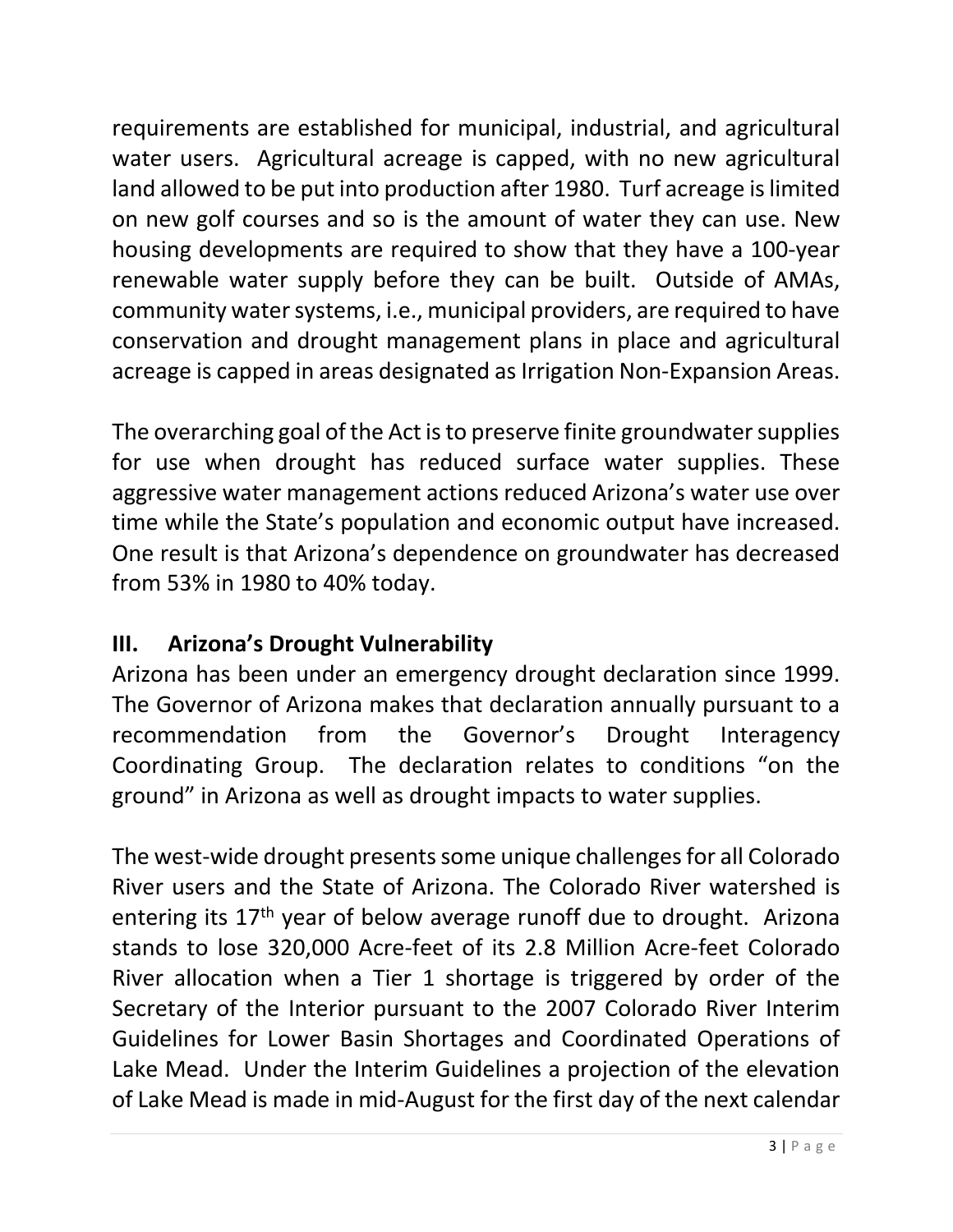year. If that projection shows Lake Mead falling below elevation 1,075 feet then a Tier 1 shortage is put into place starting on January 1 of that year. Today, Lake Mead is at elevation 1,079[1](#page-3-0) feet. The probability of a shortage declaration in the Lower Basin of the Colorado River had been steadily increasing over the past few years. While there has been some modest improvement in the shortage probabilities there is still an unacceptable risk of shortage. The probability of a shortage in calendar year 2019 is 31% and that increases to 32%[2](#page-3-1) for 2020. It is important to note that a Tier 1 shortage triggers reductions for Arizona, Nevada and the Republic of Mexico but not for California. Arizona shoulders the brunt of the shortage among the three states and Mexico, about 84% of the total. This is one of the driving forces requiring the State to look within its borders to create drought mitigation programs.

Deeper shortages will occur if Lake Mead's elevation continues to decline. Between elevation 1,050 feet and 1,025 feet a Tier 2 shortage results in Arizona suffering a reduction of 400,000 Acre-feet and at elevation 1,025 feet Arizona loses 480,000 Acre-feet, a Tier 3 shortage. The probabilities of Tier 2 and 3 occurring have also been increasing as the drought continues. If Lake Mead's elevation continues to drop and falls below elevation 1,025 feet, the volume of shortage to Arizona is unknown at this time. This uncertainty further galvanizes Arizona's efforts to aggressively take actions to have drought mitigation activities in place.

Low reservoir conditions in the Colorado River system impact not only water users, but directly impact the production of hydroelectric power from major dams on the River. Hoover Dam's generating capacity during the current drought has decreased from a maximum of 2,074 Megawatts to 1,602 Megawatts, a 23% decrease. On average, a one foot drop in the

<span id="page-3-0"></span><sup>&</sup>lt;sup>1</sup> Based on USBR Lower Colorado River Region's weekly Colorado River water supply report for July 24, 2017.

<span id="page-3-1"></span><sup>&</sup>lt;sup>2</sup> Based on USBR Lower Colorado River Region's Colorado River April 2017 24 MTOM/CRSS Study and resulting projections of Lake Mead elevations.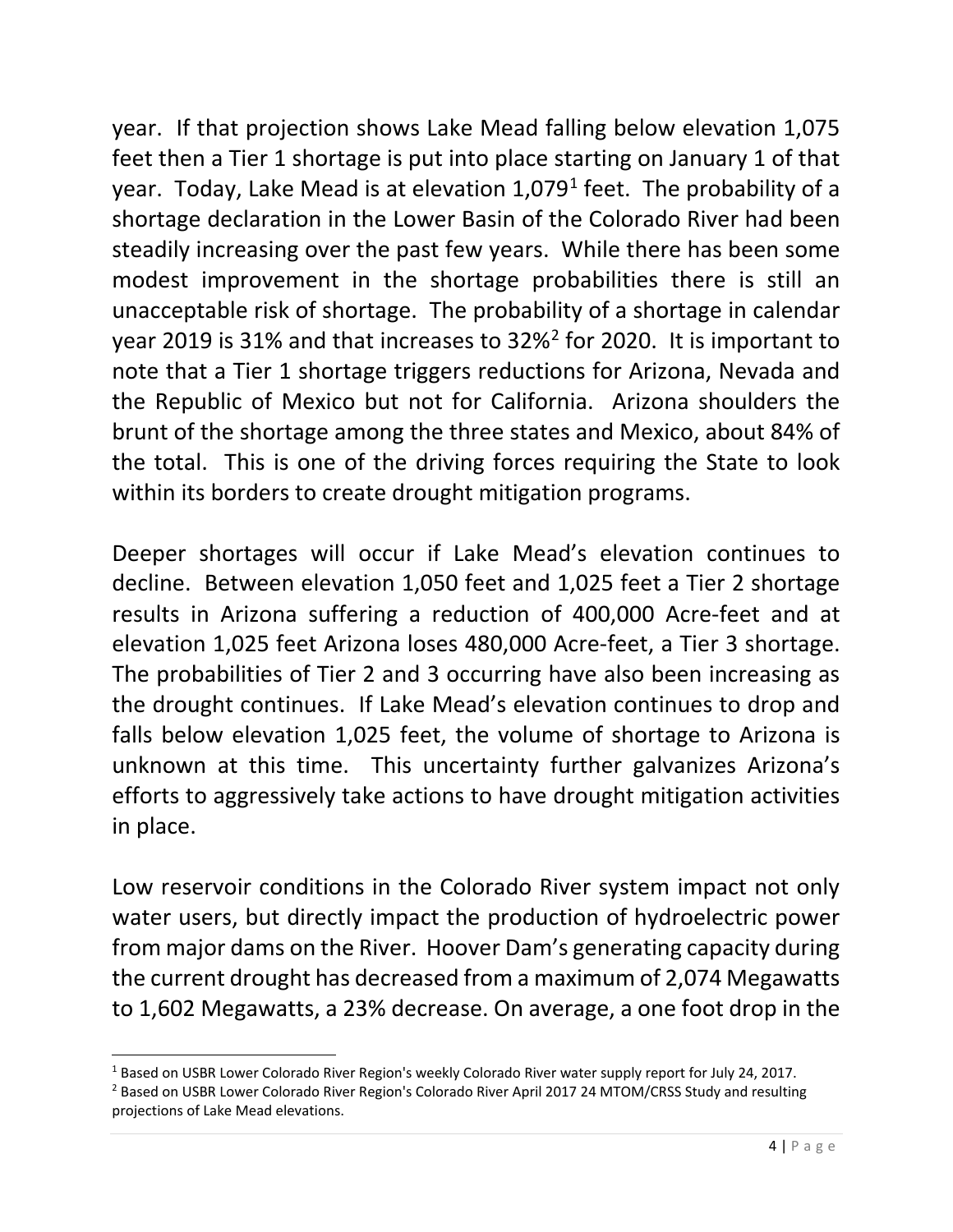elevation of Lake Mead decreases the generation capacity by about 5 Megawatts. Glen Canyon Dam hydropower production is eliminated if Lake Powell falls below elevation 3,490 feet, and United States Bureau of Reclamation has indicated that impacts to power production could occur at elevation 3,525 feet.

The drought also causes other impacts indirectly related to reduced precipitation. The health of the watersheds of the Colorado, Salt, Verde and Gila Rivers is an increasingly important issue in the region. A number of national forests in Arizona were created primarily for watershed protection and are indicative of the fact that forest health and water supply are closely connected. The drought has exacerbated issues associated with poor forest management including fuels and timber management so that the risk to our forests from catastrophic wildfires is increasing.

#### **IV. Innovation and Continuous Improvement Reuse of Reclaimed Water**

Arizona's history also includes a strong commitment to recycling and reuse of reclaimed water. Arizona was reusing substantial volumes of reclaimed water long before reuse became a common practice. The poster child for reuse in Arizona is the Palo Verde Nuclear Generating Station in the Phoenix metropolitan area. The Nuclear Generating Station contracts for 80,000 Acre-feet per year and uses 72,000 Acre-feet per year of treated municipal wastewater from the 91<sup>st</sup> Ave Wastewater Treatment Plant which serves five cities in the region. The 2010 agreement is for a 40-year term and replaces an earlier agreement from 1973. Palo Verde produces up to 4,200 megawatts of power and serves about 4 million people in four western states. Technological advances and improved management practices have increased efficiency in the use of the water by the cooling towers and has substantially reduced water use since the startup of the plant in 1986.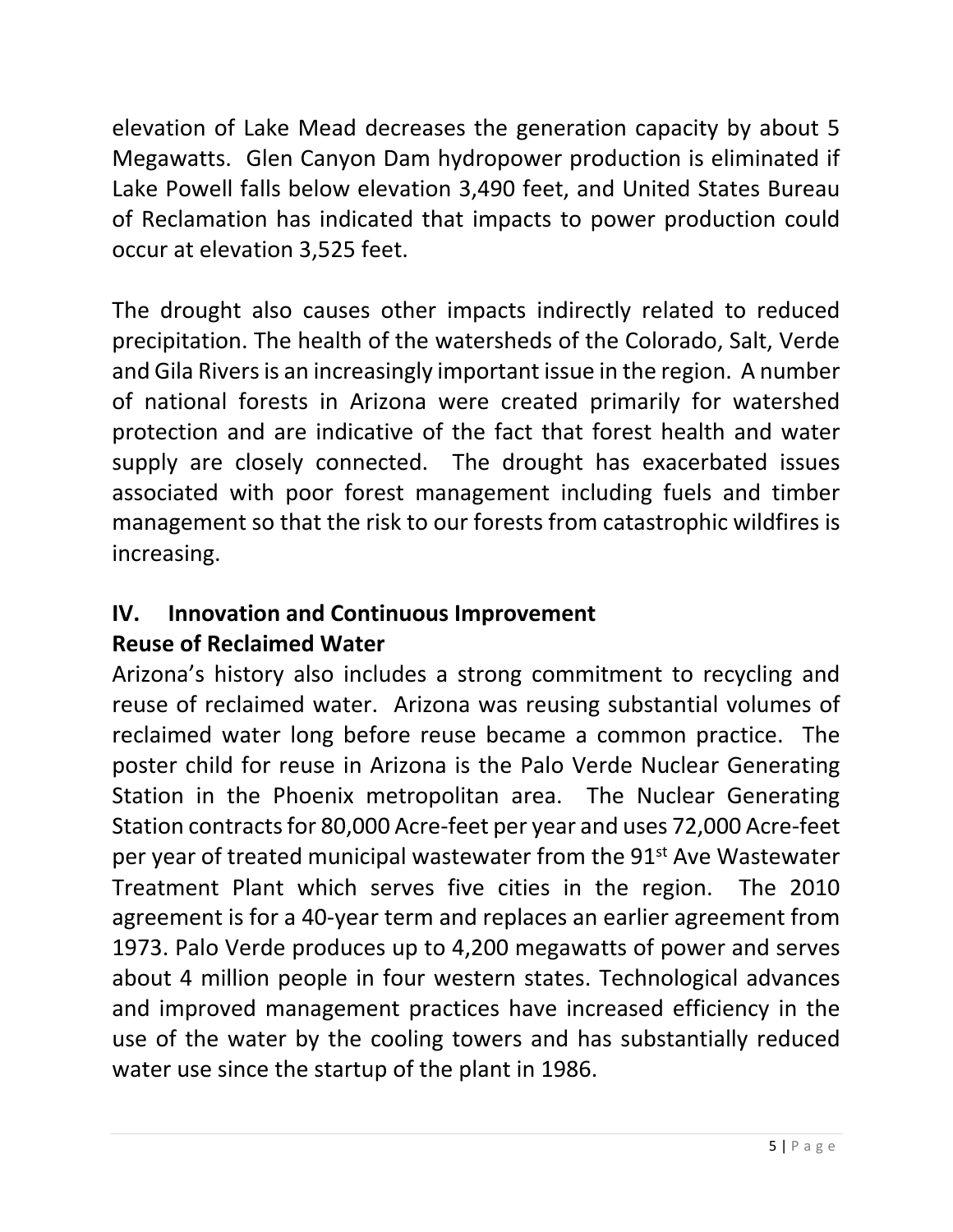### **Improving the Groundwater Code**

The 1980 Groundwater Management Act has been improved over time as new programs and tools were identified. In 1986, the Arizona Legislature established the Underground Water Storage and Recovery program to allow persons with surplus supplies of water to store that water underground and recover it at a later time for the storer's use. In 1994, the Legislature enacted the Underground Water Storage, Savings, and Replenishment Act (UWS), which further defined the recharge program. Water quality protections are part of this program.

There are several mechanisms used to accomplish the storage requirements and certify the creation of "long-term storage credits" that can be accessed in the future. One way to earn long-term storage credits is to put Colorado River water or reclaimed water into basins constructed for the purpose of allowing the water to infiltrate into the underlying aquifer. Long-term storage credits can also be earned by supplying a substitute surface or reclaimed water supply to a farmer who is pumping groundwater. The groundwater left in the ground by that farmer creates long-term storage credits. This method for creating long-term storage credits leverages existing infrastructure: the canals, laterals and wells being used by the farmer.

Another commonly used method to create long-term storage credits is to utilize existing dry streambeds. Water is delivered into those streambeds and infiltrates into the groundwater aquifer. Infiltration rates can be enhanced by the construction of basins or berms. A less frequently used fourth mechanism is to put surface water or effluent directly into the aquifer through injection wells.

Protections are in place to ensure that the addition of water to the aquifer through this program does not harm the aquifer's water quality. Protections also ensure that existing structures extending below land surface are not damaged by rising water levels.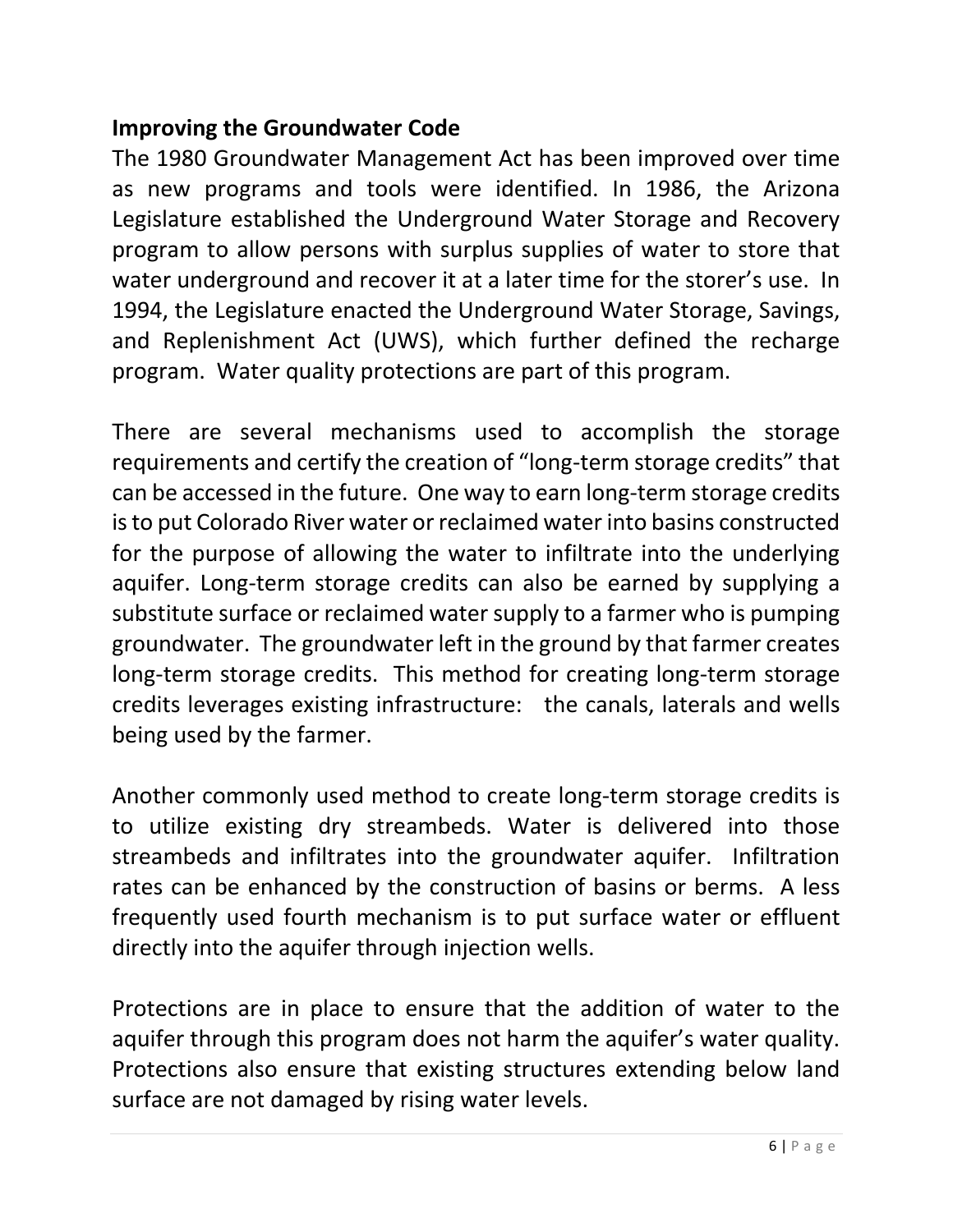The Underground Water Storage and Recovery program serves multiple objectives and integrates sustainable water supply management and drought protection. Water users in Arizona have taken advantage of this program to create volumes of water to protect against reductions in surface water supplies due to drought. Long-term storage credits can be used to meet the 100-year requirement for residential growth to demonstrate that it is using renewable water supplies. Long-term storage credits are fungible and can be sold from one water user to another, thus creating a market mechanism to help manage water supplies in Arizona.

The State recognized the value of the Underground Water Storage and Recovery Program and in 1996 created the Arizona Water Banking Authority. This state agency is charged with storing water underground to backfill shortages of Colorado River water for municipal, industrial and tribal entities that have their water delivered to them through the Central Arizona Project and for certain municipal and industrial Colorado River water users who have contracts directly with the Secretary of the Interior. To date the Water Banking Authority has stored about 4.1 Million Acre-feet for these purposes. The Water Banking Authority's powers also include the ability to engage in interstate banking of Colorado River water with California or Nevada. To date the AWBA has stored 601,000 Acre-feet for Nevada. Water was stored in Arizona for California but that has all been recovered by California.

# **Proactive Measures to Protect Lake Mead and the Colorado River System**

Arizona recognizes that the risks to its Colorado River supplies associated with the on-going drought and the over-allocation of water supplies for the Lower Basin States of Arizona, California and Nevada are great. It has conscientiously pursued a strategy to create resiliency to respond to drought impacts through its internal activities, policies, and legal framework. But we recognize that more needs to be done.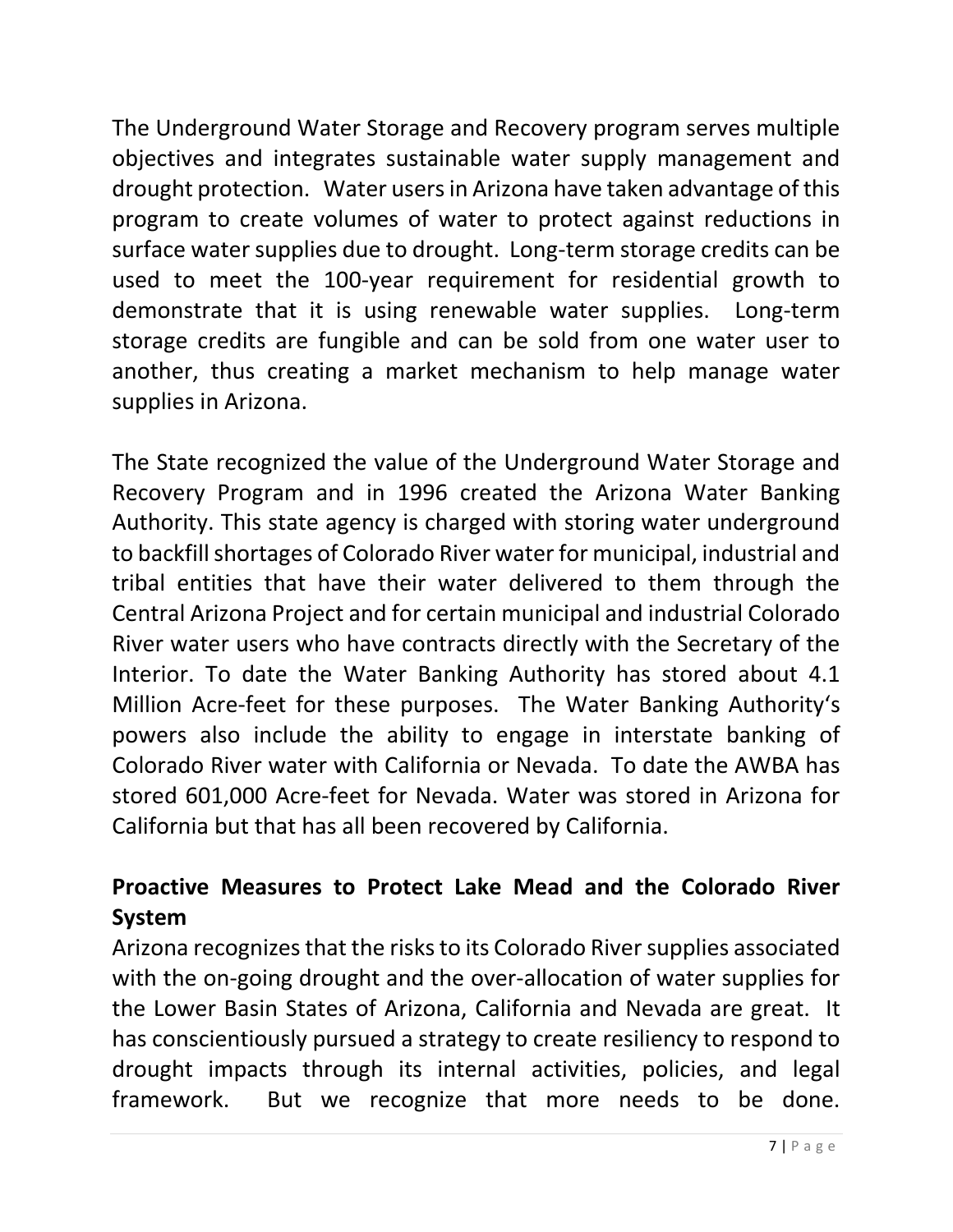Collaboration is another key strategy that Arizona is pursuing to deal with the Colorado River. Actions taken in concert with the federal government through the Department of the Interior and the Bureau of Reclamation, California, Nevada, Utah, Wyoming, Colorado and New Mexico are critical to a successful outcome. Likewise, including the Republic of Mexico as a valuable partner in managing the Colorado River system is a key tactic.

The 2007 Interim Guidelines set the stage for conjunctively operating Lake Powell and Lake Mead and set the shortage triggers and volumes for Arizona and Nevada in the Lower Basin. Signed on November 20, 2012, Minute 319 of the 1944 Mexican Water Treaty brought Mexico into the fold so that they would take shortage reductions at the same elevations in Lake Mead and in the same proportions as Nevada and Arizona through the term of Minute 319, which expires at the end of 2017. The total shortage volumes were intended to reduce the risks of Lake Mead falling to levels where draconian shortage levels could be imposed. It has become evident that the total existing shortage volumes attendant to the 2007 Guidelines and Minute 319 do not sufficiently reduce the probabilities that Lake Mead could fall to draconian levels. That revelation lead to a realization by Arizona and the Basin States that additional actions to achieve the original goal of the 2007 Guidelines, reducing the probabilities of Lake Mead falling to unhealthy levels, were needed.

### **The Drought Contingency Plan - A Work in Progress**

Arizona, Nevada and California along with the Bureau of Reclamation are negotiating a "Drought Contingency Plan" ("DCP") to add to the protections created in the 2007 Guidelines. While that Plan has not yet been finalized, it is nearing completion. Under the DCP, California would for the first time agree to take reductions to help protect critical Lake Mead elevations. The DCP incentivizes the conservation and storage of Colorado River water in Lake Mead by improving existing management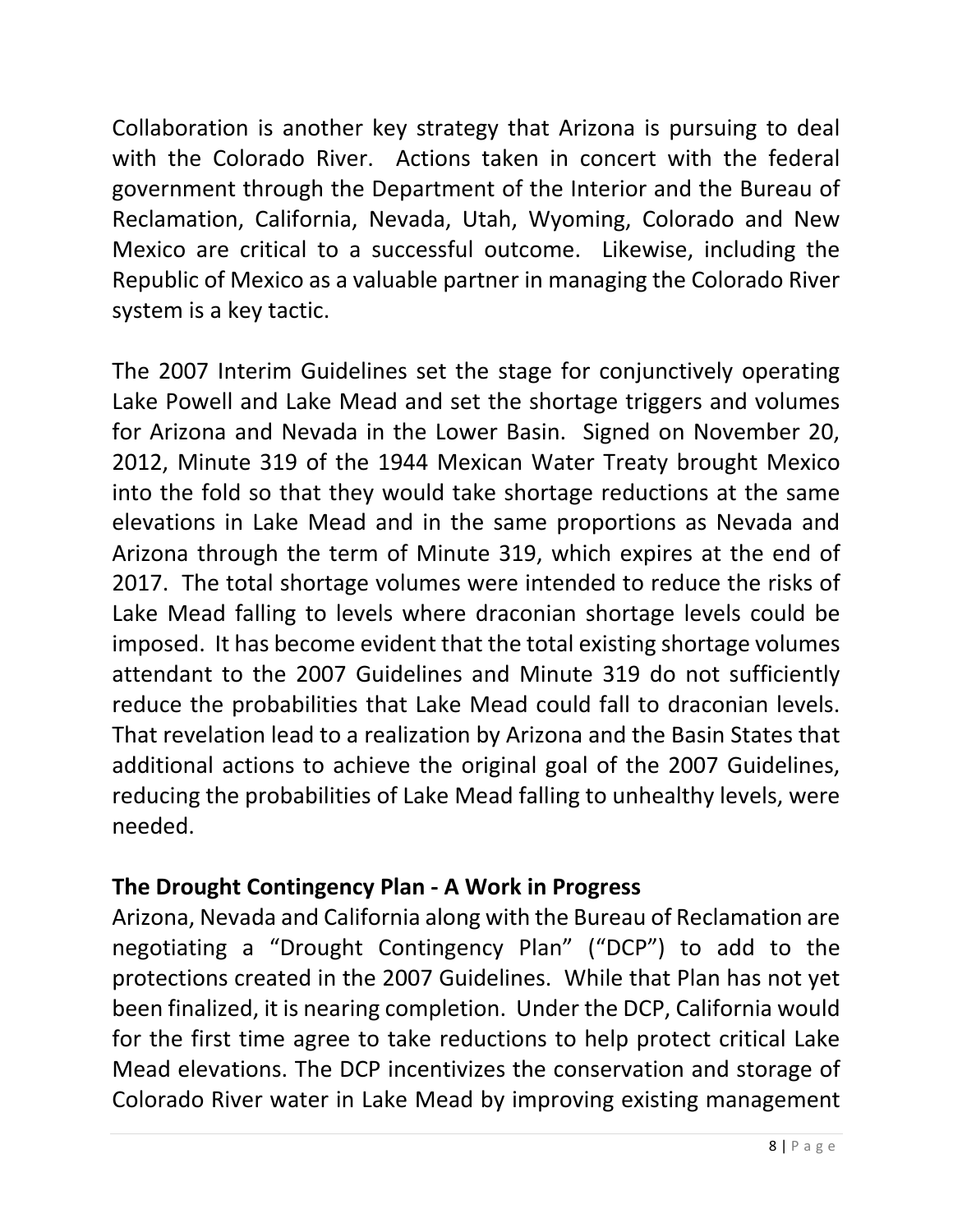tools. Those tools are system conservation and Intentionally Created Surplus, methods to bolster the contents of Lake Mead through conservation. Those conservation volumes increase the water surface elevation at Lake Mead and work to delay or avoid shortage reductions for Arizona, Nevada and Mexico. The Plan creates greater flexibility to store water in Lake Mead and to take it out when needed to incentivize more storage in the Lake. That increased flexibility creates benefits for California Colorado River water users and is a key factor in their ability to agree to take reductions at lower levels in Lake Mead, because they could offset those reductions by tolling their conserved water account in Lake Mead. Arizona and Nevada could also take advantage of that flexibility for their additional DCP reductions as well.

Arizona believes that the best way to cement the commitments of the parties to the DCP and to create the certainty that the DCP will deliver its intended benefits, including increasing the flexibility to store and recover conserved water from Lake Mead, while protecting the interests of all water users throughout the Colorado River Basin including the States, is to obtain Congressional authorization directing the Secretary of the Interior to execute the agreement and operate the system pursuant to the terms of the agreement.

The DCP is an example of the evolution of the interaction between the Basin States and their ability to find creative ways to take advantage of existing infrastructure, Lake Mead, and tools to better manage the Colorado River system while honoring the rights to Colorado River water that each state enjoys and the certainty those rights create for each state.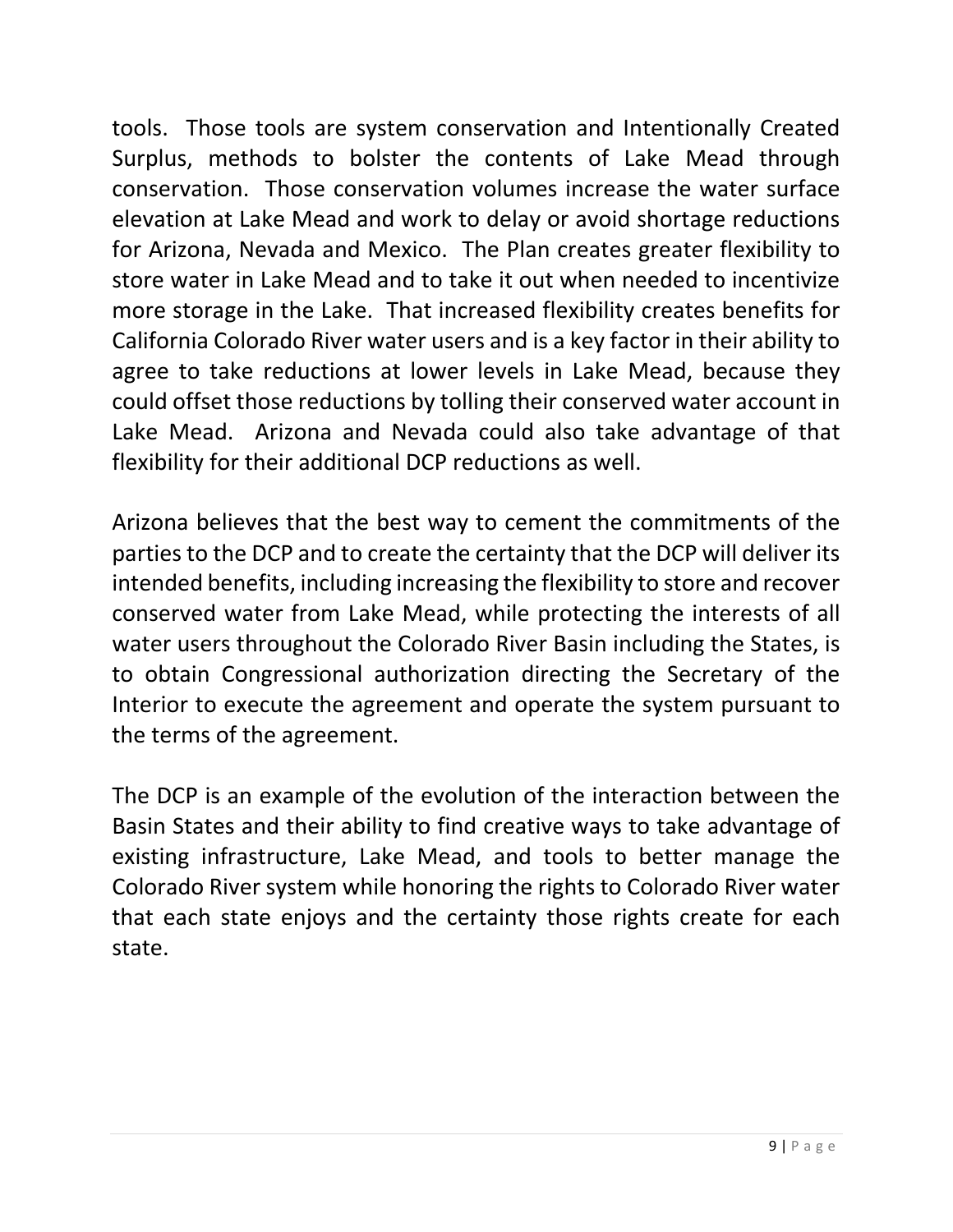#### **Mexico as a Valued Partner**

The benefits to the water users in the United States attendant to Minute 319 to the 1944 Mexican Water Treaty include shortage reductions for Mexico, an ability for Mexico to conserve water in Lake Mead that helps to prop up the elevations of the Lake to avoid shortage triggers, and for a portion of conserved Mexican water to be transferred to US water users that provide funding for those conservation projects. The formal approval of that Minute between Mexico and the United States in November 2012 created certainty that the expected outcomes in the Minute would be achieved, including investments in conservation by US water users.

Negotiations on a successor to Minute 319 have been on-going since May 2015. The essential elements of Minute 319 are being repeated in a proposed successor, Minute 323. The Basin States, including Arizona, have been a part of the negotiations with the Mexican delegation along with the Department of the Interior, the State Department and the International Boundary and Water Commission. Corollary agreements that allow all the elements of the Minute to be implemented need formal approval by the Basin States and some water users in those states. Those corollary agreements create certainty. Direct participation by the States in the binational meetings has been critical to the successful negotiation of Minute 323. Arizona is fully supportive of Minute 323 and legislation authorizing me to sign the corollary agreements was signed into law by Arizona Governor Doug Ducey on March 2, 2017. We hope to see approval of Minute 323 and the corollary domestic agreements in early fall 2017.

Minute 323 also contains provisions in parity to those contained in the draft DCP. When the DCP is finalized and becomes effective those parallel provisions in Minute 323 would kick in. Those provisions are known as the "binational scarcity plan" in Minute 323. Mexico is clearly demonstrating its commitment to forging a strong partnership with the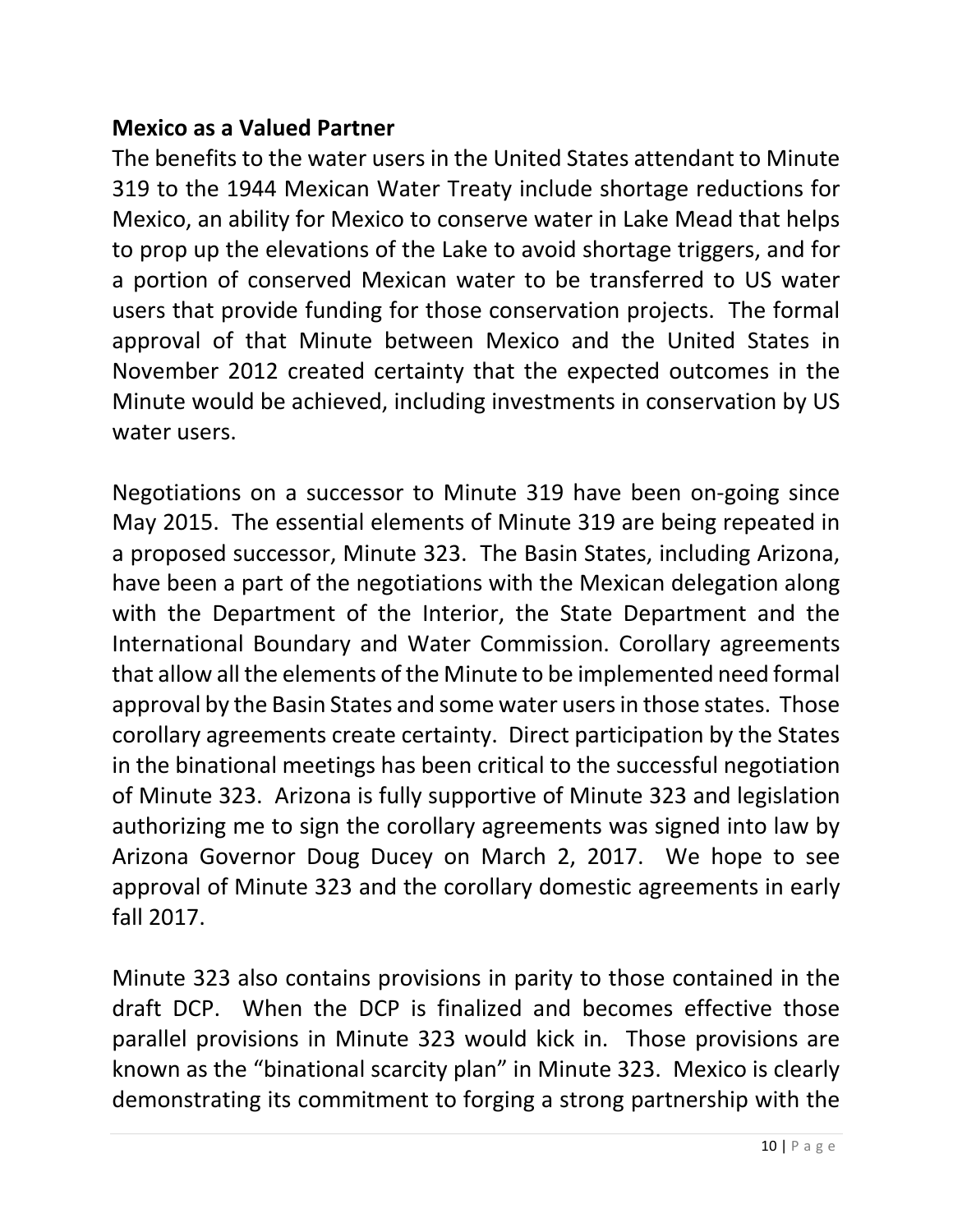United States and the Basin States in the protection of the Colorado River system.

Many of the features of Minutes 319 and 323 are tied to operations of Lake Mead and rely on elements of the 2007 Interim Guidelines. Those Guidelines were subject to NEPA and other environmental compliance. Approval of Minute 319 and the anticipated approval of Minute 323 rely on the NEPA compliance in place for the 2007 Guidelines. Knowing that NEPA coverage for Minute 323 already exists was one component of Arizona's willingness to negotiate and support Minute 323.

Minutes 319 and 323 are also indicative of the collaborative nature of Colorado River management, innovative thinking and Arizona's commitment to taking the necessary actions to protect its Colorado River entitlement.

### **Settlement of Tribal Water Rights Claims**

Arizona has 22 federally recognized Indian Tribes and 13 have had their water rights determined, in whole or in part, either by litigation or by settlement. Arizona's policy is to pursue settlement of tribal water rights claims rather than to litigate them. The tenet for these settlements is the certainty achieved for the tribal entities, non-tribal entities and the United States, as trustee for the Tribes. A negotiated settlement allows non-tribal entities to better manage the impacts of water rights awarded to Tribes. In addition to avoiding costly litigation, settlement allows for compromise and trade-offs that benefit the tribal, non-tribal and federal parties to the settlements. Tribes receive certainty for their future needs but also often receive funding for infrastructure so that their water supplies can actually be put to use for the benefit of their communities. Creating a mechanism for turning a "paper water right" into wet water, is in one of the key elements of settlements.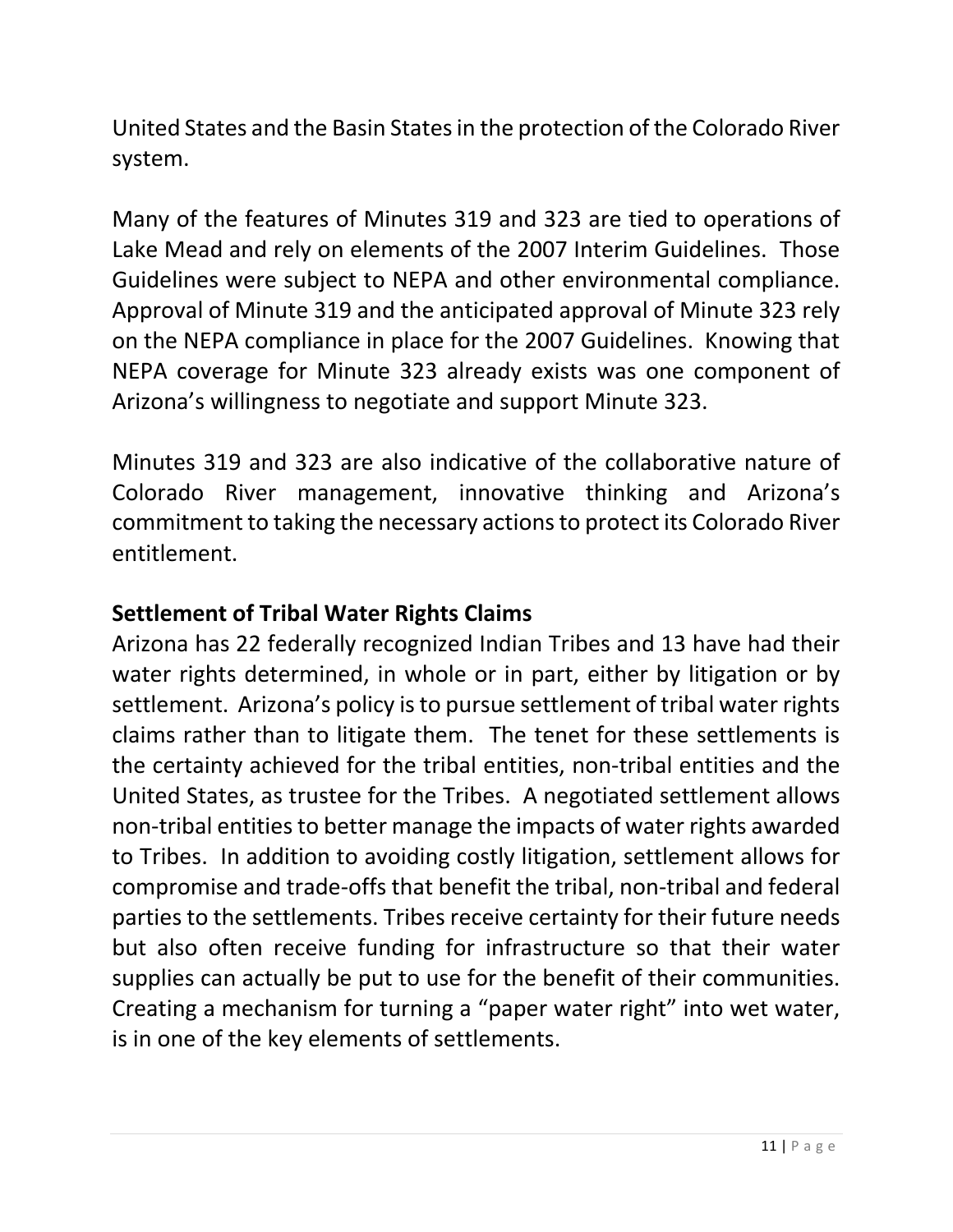Another major benefit of settlements in Arizona is that Tribes have received a right to market their water supplies while protecting the permanent nature of their water right. Arizona Tribes have leased water to neighboring cities, a key tool for achieving an equitable settlement package. Additionally, Tribes may create long-term storage credits under Arizona's Underground Water Storage and Recovery program for their own benefit but also to market the credits for use off-reservation. Marketing of tribal water rights also leverages existing infrastructure. Existing canals, water delivery systems and wells are being used to transport and deliver tribal water that is being marketed.

Arizona Tribes including the Gila River Indian Community, the Fort McDowell Yavapai Nation, the Tohono O'odham Nation and the Colorado River Indian Tribes have participated in programs to conserve water in Lake Mead thus helping Arizona deal with the drought impacts on the Colorado River.

The flexibilities and opportunities created by settlements of tribal water rights have served Arizona's water management goals well. Arizona will continue to seek settlement for the 11 Tribes in Arizona with outstanding water rights claims.

## **V. Development and Deployment of Arizona's Water Resources The Central Arizona Project Canal**

Arizona is leveraging existing infrastructure to develop and deploy additional water resources. The Central Arizona Project Canal runs from the Colorado River through central Arizona and into southern Arizona in the Tucson area, a total of about 336 miles. The canal is used to deliver approximately 1.5 million acre-feet of water from the Colorado River each year. There is capacity in the canal to move other types of water as well. For example, certain groundwater aquifers outside of central Arizona have been statutorily designated to allow transfer of the groundwater to central Arizona. The CAP canal can be used to transport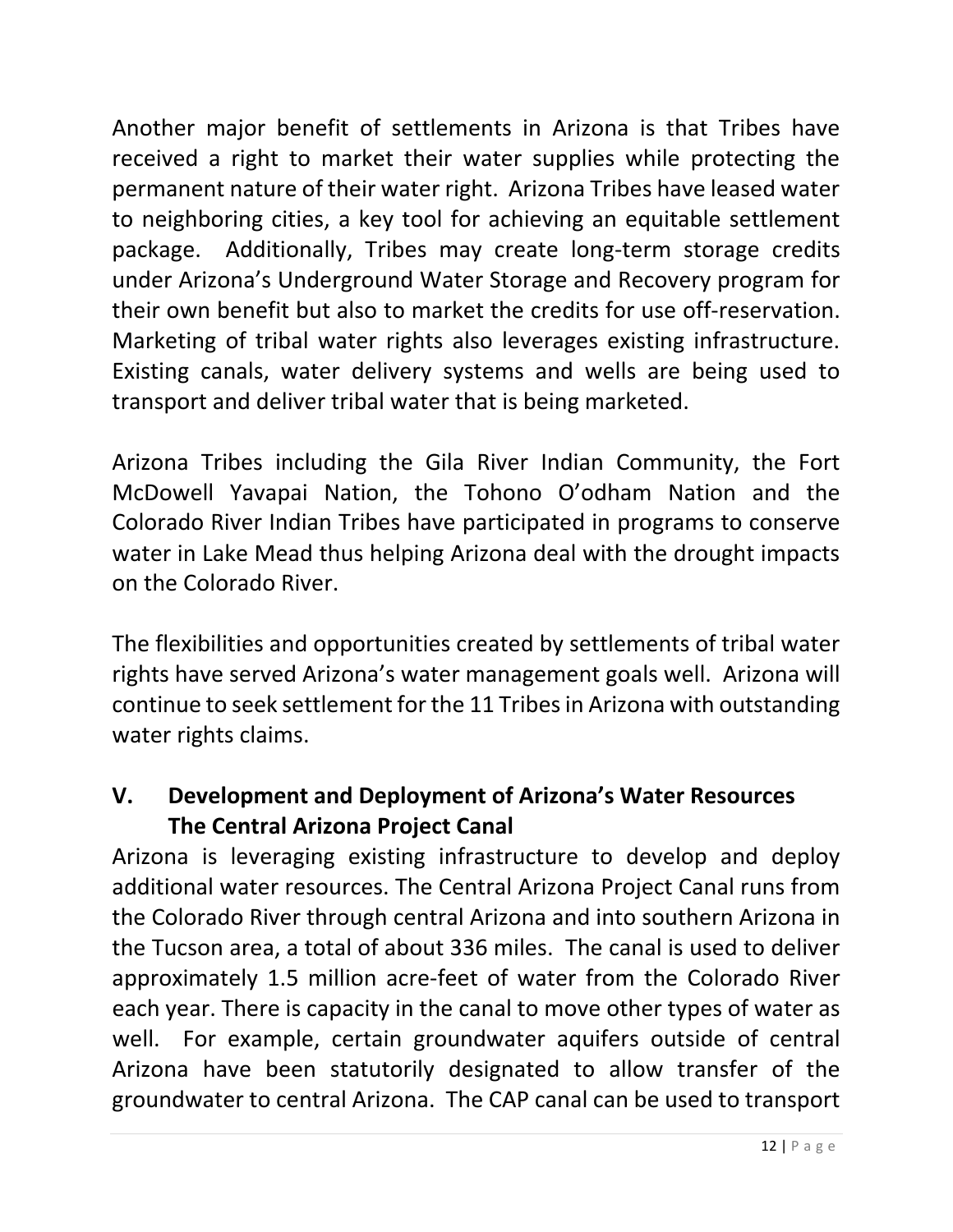that water pursuant to a February 2017 agreement between the operator of the canal, the Central Arizona Water Conservation District, and the Bureau of Reclamation. That agreement is known as the "system use agreement" and it sets out the rules for ensuring that the legal framework governing the use of the canal is honored while taking advantage of the flexibility to move water inherent in the canals design and operation.

The system use agreement also allows the canal to be used for the transportation of long-term storage credits, i.e., water stored underground. That water will be recovered to backfill Colorado River shortage reductions for non-tribal and tribal entities. The canal can also be used to effectuate the marketing of long-term storage credits.

The system use agreement also compliments new water management tools. The Cities of Tucson and Phoenix entered into a landmark exchange agreement in 2014. Phoenix is sending some of its Colorado River water through the CAP canal to Tucson where it is being stored underground. When Phoenix needs the water, Tucson's CAP water will be delivered to Phoenix and Tucson will use its well to recover Phoenix' stored water. That exchange leverages the use of the CAP canal and Tucson's wells creating cost savings, flexibility and drought resiliency for both cities.

Completion of that agreement was a major accomplishment for Arizona.

### **Roosevelt Dam**

An opportunity exits to generate additional water for use in Arizona at Modified Roosevelt Dam, a facility owned by the Bureau of Reclamation and operated by a local entity, the Salt River Project. The dam was originally completed in 1911. Modifications to the dam completed in 1996 added 556,000 Acre-feet of dedicated flood control space, along with new water conservation space and safety of dams space (1,223,000)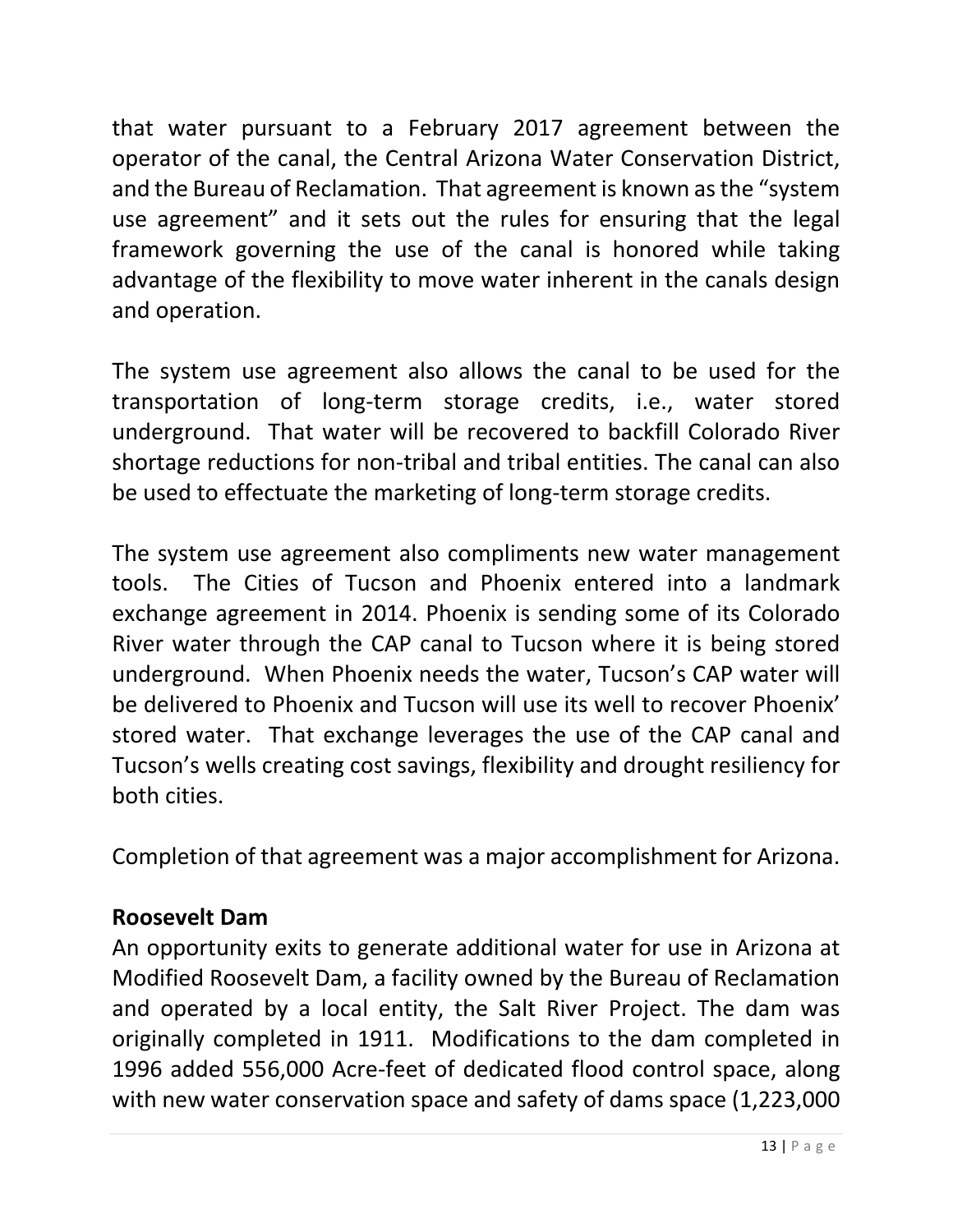Acre-feet). A Water Control Manual governs the operation of the flood control space behind the dam. Flood control operations are exceedingly safe and conservative. The safety of dams storage space above the flood control space provides protection for the Probable Maximum Flood.

There is an opportunity to use the flood control space for "temporary storage" when the conservation storage space fills and water remains in the flood control space at the end of the runoff season, typically in April. The water conserved as temporary storage can then be put to beneficial use prior to the next storm season in late fall or early winter. Preliminary modelling by the Salt River Project estimates that an average of about 70,000 Acre-feet per year might be generated under this concept. The model also projects that the yield is highly variable, ranging between zero and 300,000 acre-feet in a year. In fact, water would have been available in 2005, 2008 and 2010 if temporary storage in the flood control space had been an option.

The median yield of the Salt River Project system between 1981-2010 was 680,000 Acre-feet. Adding an average of 70,000 Acre-feet per year, a 10 percent increase, would be a significant addition to the water supplies delivered by the Salt River Project.

In 2008 Salt River Project representatives and local municipal water providers who receive water from the Salt River Project reached out to the Army Corps of Engineers to discuss this concept. Many hurdles were identified and the effort was set aside for future consideration. Streamlining the process for creating temporary storage at Modified Roosevelt Dam can help to make this opportunity come to fruition.

## **VI. Conclusion**

Arizona has created a robust water management structure to maximize its resources and to create and control its own destiny to the maximum extent possible. It has created innovative programs, robust partnerships,